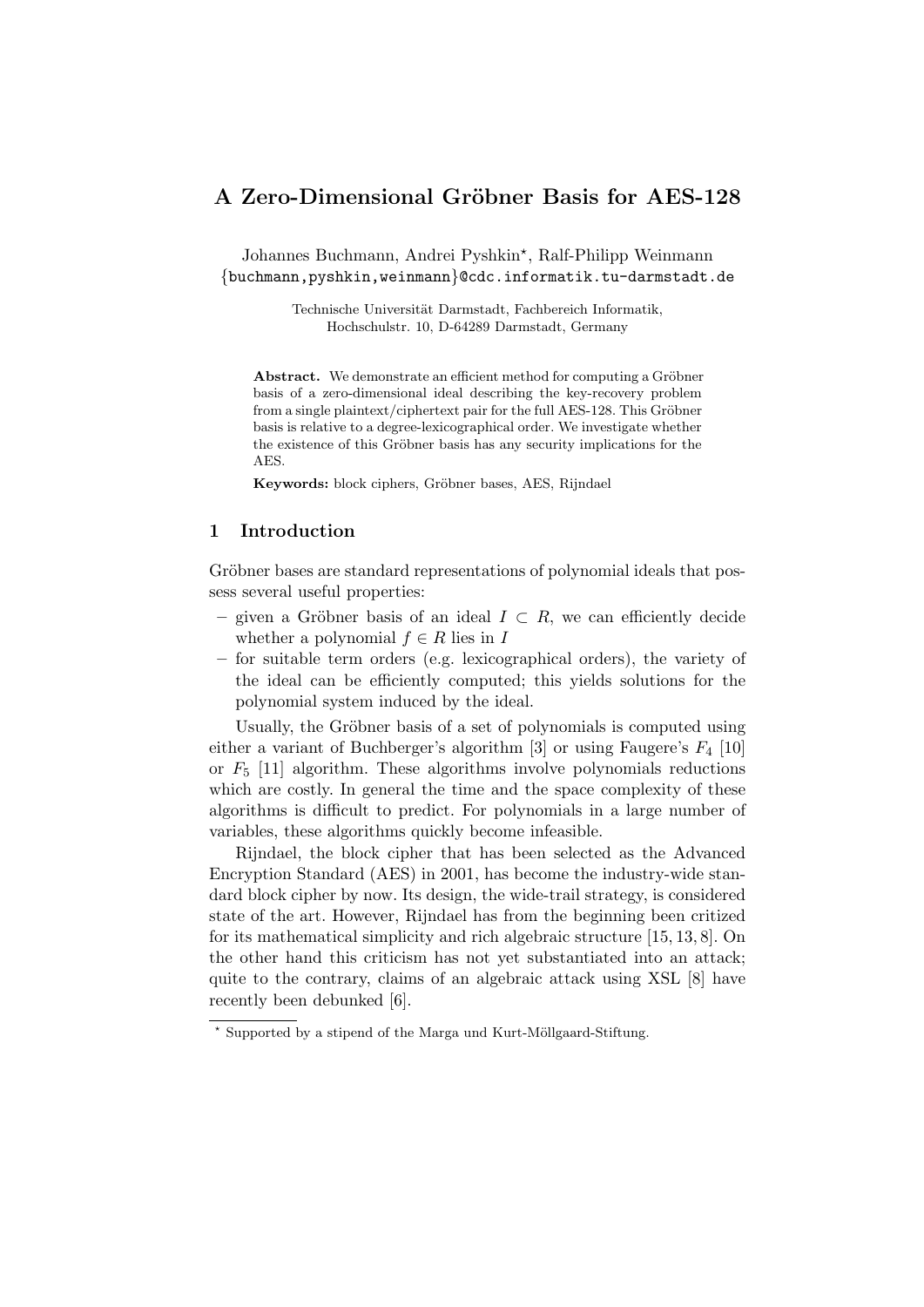For the Rijndael block cipher, two algebraic representations in the form of multivariate polynomial systems of equations have been proposed so far. Courtois and Pieprzyk have demonstrated how to obtain overdefined systems of quadratic equations over  $GF(2)$ , while Murphy and Robshaw have constructed an embedding for the AES called Big Encryption System (BES) for which a system of overdefined quadratic equations over  $GF(2^8)$  exists [16].

A representation considering the output of the S-Box as a polynomial expression of the input over  $GF(2^8)$  has thus far been neglected because the polynomials in this case are of relatively high degree. Using this representation we can describe the key recovery problem for the AES cipher with a key length of 128 bits as a system of 200 polynomial equations of degree 254 and 152 linear equations. In this paper we will show that by choosing an appropriate term order and by applying linear operations only, we can generate a Gröbner basis for AES-128 from this system without a single polynomial reduction.

The structure of this paper is as follows: in Section 2 we establish the notation used in this paper, in Section 3 we explain how to construct the Gröbner basis for Rijndael, in Section 4 we study the cryptanalytic importance of our result. Finally we summarize the impact of our result in Section 5 and conclude.

## 2 Notation

We assume the reader to be familiar with the description of AES as given in [17]. In the following we restrict ourselves to AES-128, i.e. Rijndael with a block and key size of 128 bits.

We will deviate from the standard representation by using a column vector instead of a matrix for the internal state and the round keys. The elements in the column vector are identified with the elements of the matrix in a column-wise fashion by the following map:

$$
\varphi: F^{4 \times 4} \to F^{16}, \begin{pmatrix} s_{0,0} & s_{0,1} & s_{0,2} & s_{0,3} \\ s_{1,0} & s_{1,1} & s_{1,2} & s_{1,3} \\ s_{2,0} & s_{2,1} & s_{2,2} & s_{2,3} \\ s_{3,0} & s_{3,1} & s_{3,2} & s_{3,3} \end{pmatrix} \mapsto (s_{0,0}, s_{1,0}, \dots, s_{0,1}, s_{1,1}, \dots)^T \tag{1}
$$

Furthermore we define the  $16 \times 16$  matrix P to be the permutation matrix that achieves the exchange of elements in the column vector that is equivalent to transposing the state matrix.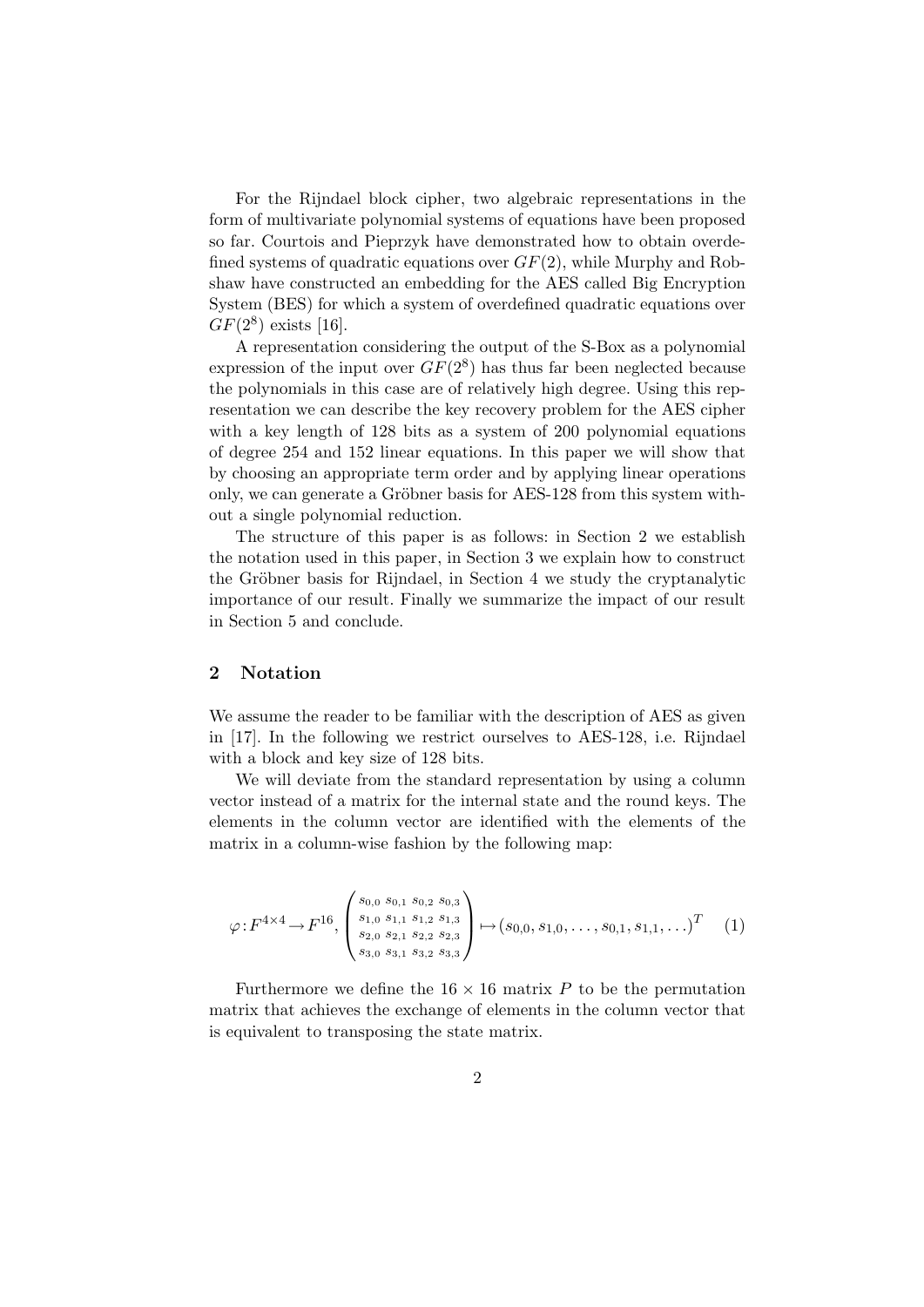The above notation allows us to express the diffusion performed by the MixColumns and ShiftRows operations as a single matrix multiplication.

Let  $x_{i,j}$  denote the variable referring to the *i*th component of the state vector after the j<sup>th</sup> round execution. By this definition the variables  $x_{i,0}$ are called *plaintext variables*, correspondingly  $x_{i,10}$  are called *ciphertext variables.* All other variables  $x_{i,j}$  are called *intermediate state variables*; variables  $k_{i,j}$  are called key variables. We will also refer to  $k_{i,0}$  as cipher key variables.

The field F is the finite field  $GF(2^8)$  as defined for Rijndael. The polynomial ring  $R$  is defined as

$$
R := F[x_{i,j}, k_{i,j} : \{0 \le i \le 15, 0 \le j \le 10\}]
$$

#### 3 Construction of the Gröbner Basis

In this section we will explain how to construct a degree lexicographical Gröbner basis describing the AES key recovery problem step by step. To accomplish this task we will first give a very minimal introduction to Gröbner bases; just enough to follow this paper. We kindly refer the inclined reader to [9] and [2] for a more gentle introduction to the topic.

#### 3.1 Gröbner Bases

Some confusion regularly arises out of the expressions term and monomial. One school calls a product of variables a term and the product of said term and a coefficient a monomial; notably this is done in [2]. The other camp, e.g. the authors of [9], uses term and monomial in an interchanged fashion. We adopt the conventions of [2].

For a given ideal there usually exists more than one Gröbner basis. These are relative to a so called term order, which we shall now define:

**Definition 1 (Term order).** A term order  $\leq$  is a linear order on the set of terms  $T(R)$  such that

1.  $1 \leq t$  for all terms  $t \in \mathcal{T}(R)$ 

2. for all terms  $s, t_1, t_2 \in \mathcal{T}(R)$  whenever  $t_1 \leq t_2$  then  $st_1 \leq st_2$ 

The maximum element of the set of terms of a polynomial p under a fixed term order  $\leq$  shall be referred to as the head term of p, short  $HT(p)$ .

We will now introduce two useful and widely used term orders. First, however, we define two technicalities: For a term  $t = \mathfrak{v}_1^{e_1} \mathfrak{v}_2^{e_2} \cdots \mathfrak{v}_k^{e_k} \in \mathcal{T}(R)$ we define the *exponent vector* of t to be  $\epsilon(t) = (e_1, e_2, \ldots, e_k) \in \mathbb{N}_0^k$ . The total degree of the term t then is  $\deg(t) = \sum_{i=1}^{k} e_i$ .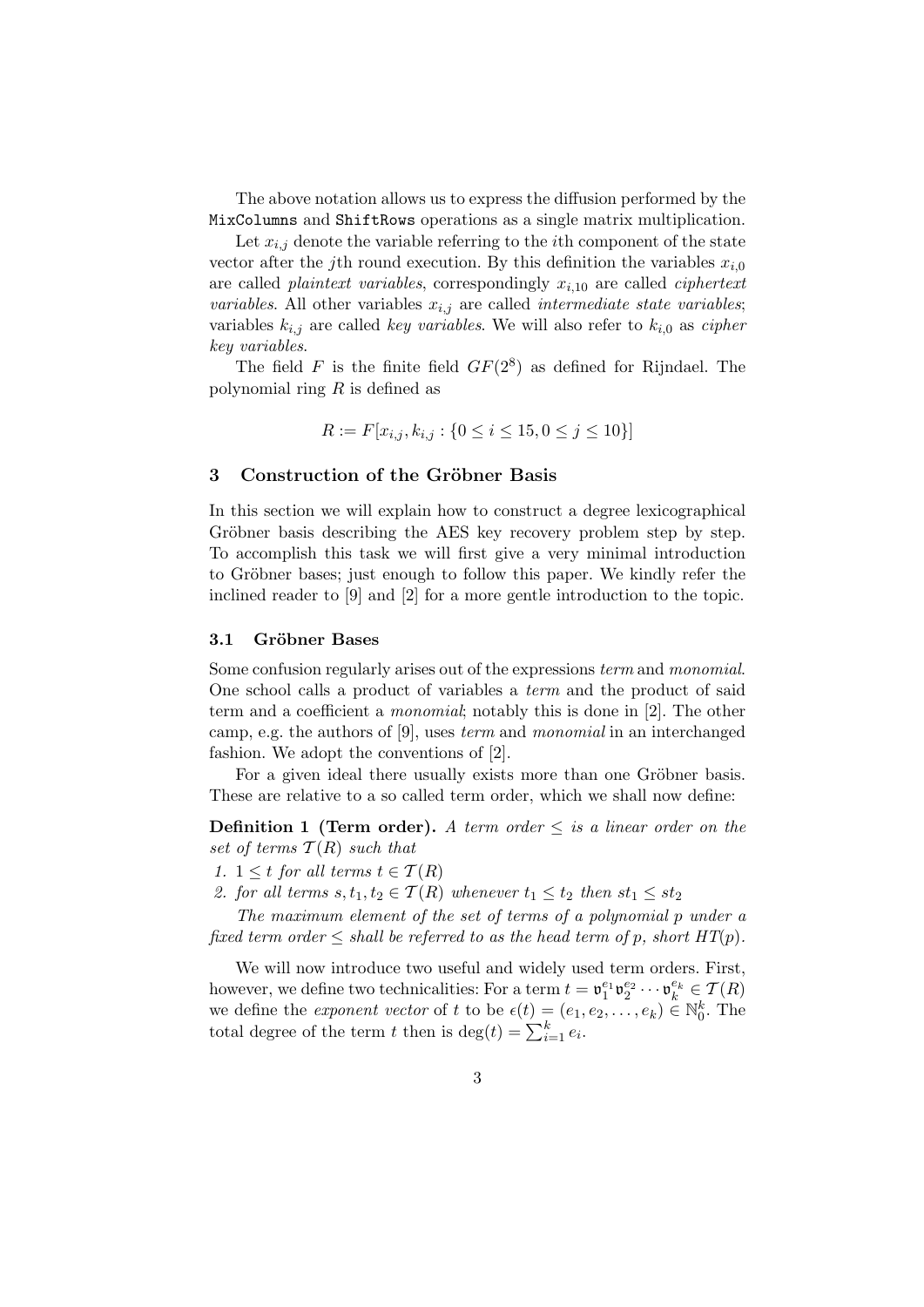Example 1 (lexicographical term order). For terms s, t we define  $s \leq_{lex} t$ iff there exists an i with  $1 \leq i \leq k$  such that the first  $i-1$  components of  $\epsilon(s)$  and  $\epsilon(t)$  are equal but the *i*th component of  $\epsilon(s)$  is smaller than the *i*th component of  $\epsilon(t)$ .

Example 2 (degree lexicographical term order). For terms  $s, t$  we define  $s <_{\text{dlex}} t$  iff either  $\deg(s) < \deg(t)$  or if  $\deg(s) = \deg(t)$  and  $s <_{\text{lex}} t$ .

Remark 1. Note that there is more than one lexicographical order and more than one degree lexicographical term order. Different orderings on the variables induce different term orders!

The formal definition of a Gröbner basis does not give much insight about how to construct one:

**Definition 2 (Gröbner basis).** Let  $\mathcal I$  be an ideal of  $R$ . A set of polynomials  $\{g_1, \ldots, g_m\} \subset \mathcal{I}$  is a Gröbner basis if the following holds:

$$
\langle HT(g_1), \ldots, HT(g_m) \rangle = \langle \{HT(p) : p \in I \} \rangle
$$

The first Buchberger criterion [4] is a basic test that is used in most implementations of Buchberger's algorithm to avoid "useless" polynomial reductions. The following theorem follows almost instantaneously from this criterion and gives an important hint how a Gröbner basis can be attained without knowing anything about polynomial reductions.

**Theorem 1.** Let G be a set of polynomials and  $H = \{HT(f) : f \in G\}.$ If all elements in  $H$  are pairwise prime, then  $G$  is a Gröbner basis.

#### Proof. See [5].

A zero-dimensional ideal is an ideal that has a finite number of solutions over the closure of the field. It usually is advantageous to have this property for Gröbner basis computations. By using Corollary  $6.56$  of  $[2]$ we can determine whether an ideal  $I$  is zero-dimensional. Below we state a reduced version of this corollary:

**Lemma 1.** Let I be a proper ideal of  $F[x_1, \ldots, x_n]$ . Then the following assertions are equivalent:

 $-\dim(I) = 0$ 

– There exists a term order ≤ such that for each 1 ≤ i ≤ n there is  $g_i \in I$  with  $HT(g_i) = x_i^{\nu_i}$  for some  $0 \le \nu_i \in \mathbb{N}$ .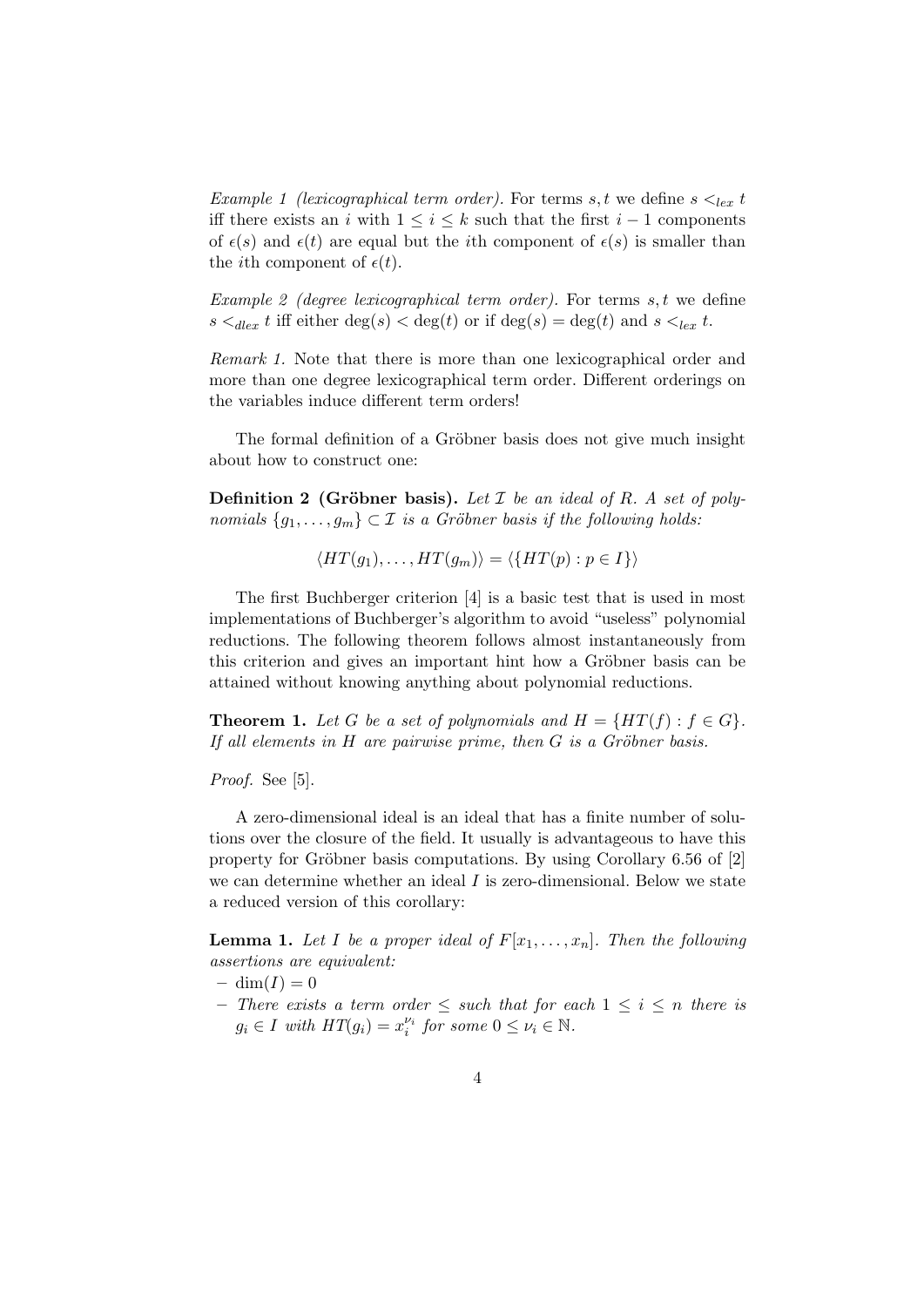## 3.2 The S-Box

The S-Box used in Rijndael can be interpolated as a sparse polynomial over F:

$$
\sigma: F \to F, \quad x \mapsto 05x^{254} + 09x^{253} + F9x^{251} + 25x^{247} + F4x^{239} +
$$
  
\n
$$
B5x^{223} + B9x^{191} + 8Fx^{127} + 63
$$
\n(2)

whilst the interpolation polynomial of the inverse S-Box

$$
\sigma^{-1}: F \to F, \quad x \mapsto \sum_{i=0}^{254} c_i x^i \tag{3}
$$

is dense. This polynomial is given in Appendix A.

## 3.3 The Linear Transformation

The linear transformation of AES consists of two operations, ShiftRows and MixColumns. We can perform the linear transform by multiplying the state column vector with a  $16 \times 16$ -matrix D from the left. In the following, we calculate  $D$ ; however at the start of each round we apply the transposition matrix  $P$  since it makes expressing the operations as matrices easier. At the end we multiply with the matrix  $P$  to undo the initial transposition.

A matrix that shifts the elements of a  $1 \times 4$  row vector cyclically by an offset  $t$  is of the following form:

$$
D_{\text{SR}_{\text{t}}} = (\Delta_{i,(j-t) \text{ mod } 4}) \in F^{4 \times 4} \tag{4}
$$

where  $\Delta_{i,j}$  is the Kronecker delta. The ShiftRows operation is equivalent to multiplying by the matrix  $D_{\text{SR}}$ :

$$
D_{\rm SR} = \begin{pmatrix} D_{\rm SR_0} & 0 & 0 & 0 \\ 0 & D_{\rm SR_1} & 0 & 0 \\ 0 & 0 & D_{\rm SR_2} & 0 \\ 0 & 0 & 0 & D_{\rm SR_3} \end{pmatrix} \in F^{16 \times 16} \tag{5}
$$

The MixColumns operation is applied to each row of the internal state. We use the matrix  $D_{MC}$  to transform the column vector equivalently:

$$
D_{\rm MC} = \begin{pmatrix} 02\ 03\ 01\ 02\ 03\ 01 \end{pmatrix} \otimes I_4 \in F^{16 \times 16} \tag{6}
$$
  

$$
\begin{pmatrix} 03\ 01\ 01\ 02\ 03 \end{pmatrix} \otimes I_4 \in F^{16 \times 16}
$$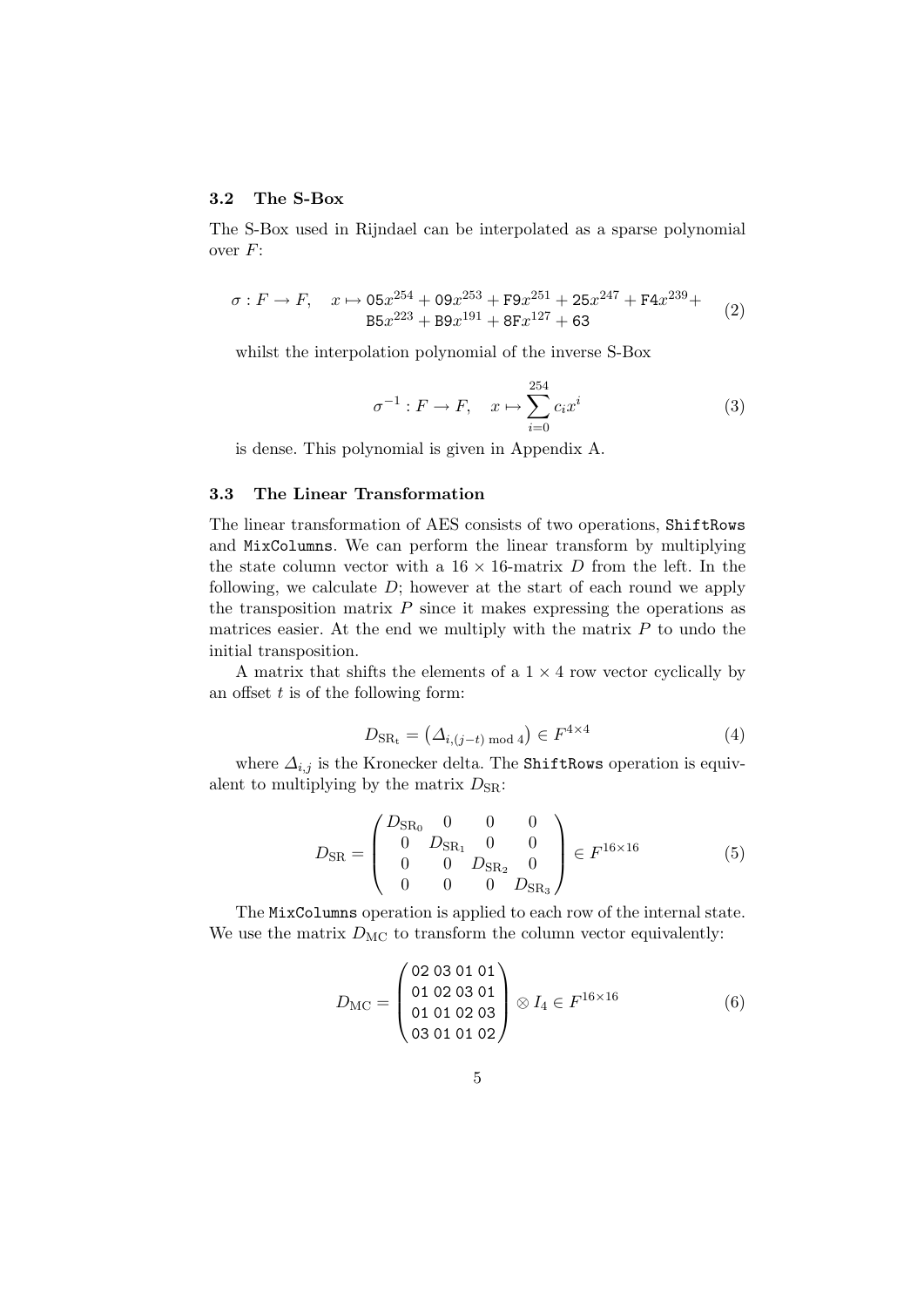where ⊗ denotes the tensor product. Concatenation of the two operations in the diffusion layer is achieved by multiplying the above matrices, yielding the matrix D:

$$
D = P \cdot D_{\text{MC}} \cdot D_{\text{SR}} \cdot P \tag{7}
$$

The diffusion layer of the last round is missing the MixColumns transformation; it will be described by the matrix  $D$ :

$$
\tilde{D} = P \cdot D_{\text{SR}} \cdot P \tag{8}
$$

This enables us to obtain the following vectorial representation of a system of 16 polynomial equations that holds for rounds  $1 \leq j \leq 9$  of the cipher:

$$
\begin{pmatrix}\n\sigma(x_{0,(j-1)} + k_{0,(j-1)}) \\
\vdots \\
\sigma(x_{15,(j-1)} + k_{15,(j-1)})\n\end{pmatrix} + D^{-1} \begin{pmatrix}\nx_{0,j} \\
\vdots \\
x_{15,j}\n\end{pmatrix} = 0
$$
\n(9)

For the last round we need to take the simplified diffusion layer and the final key addition into account:

$$
\begin{pmatrix}\n\sigma (x_{0,9} + k_{0,9}) \\
\vdots \\
\sigma (x_{15,9} + k_{15,9})\n\end{pmatrix} + \tilde{D}^{-1} \begin{pmatrix}\nx_{0,10} + k_{0,10} \\
\vdots \\
x_{15,10} + k_{15,10}\n\end{pmatrix} = 0
$$
\n(10)

Choosing any degree lexicographical term order, either a term  $x_{i,j}^{254}$ or a term  $k_{i,j}^{254}$  occurs as head term of each polynomial. We take note that none of the head terms is a power of a plaintext nor of a ciphertext variable. Moreover all of the head terms are pairwise prime. The variable order chosen will influence whether the head term is a power of a key variable or of an intermediate state variable.

## 3.4 The Key Schedule

In order to obtain a Gröbner basis of both the cipher and the key scheduling polynomials, we need to set up the key scheduling in a slightly different way. Usually, the key scheduling expresses the elements of the round subkey of round  $1 \leq j \leq 10$  as a vector of polynomials in the key variables of the previous round as follows: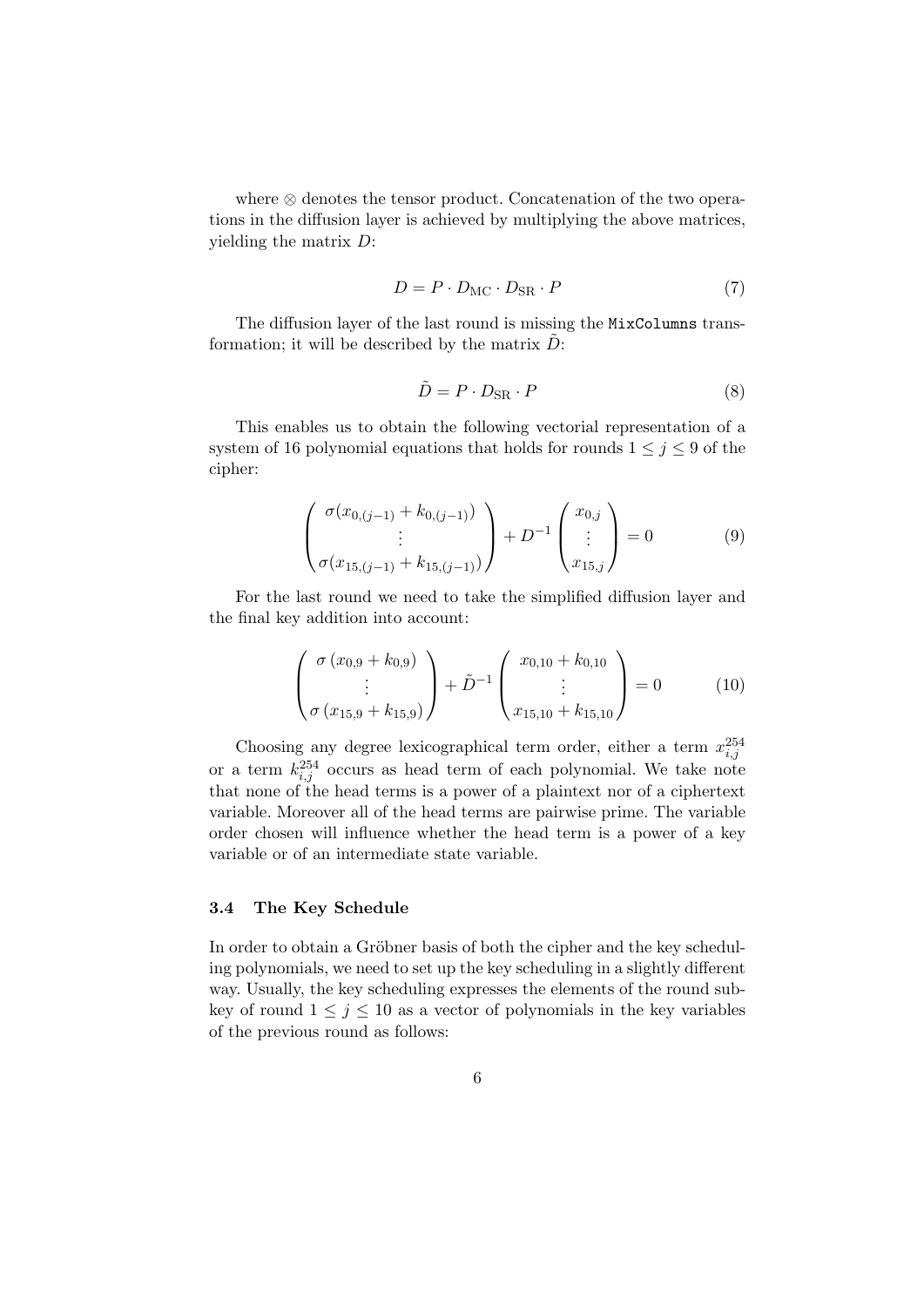$$
\begin{pmatrix} k_{0,j} \\ k_{1,j} \\ k_{2,j} \\ k_{3,j} \\ k_{4,j} \\ \vdots \\ k_{15,j} \end{pmatrix} = \begin{pmatrix} k_{0,j-1} \\ k_{1,j-1} \\ k_{2,j-1} \\ k_{3,j-1} \\ k_{4,j-1} \\ \vdots \\ k_{15,j-1} \end{pmatrix} + \begin{pmatrix} \sigma(k_{15,j-1}) \\ \sigma(k_{12,j-1}) \\ \sigma(k_{13,j-1}) \\ \sigma(k_{14,j-1}) \\ k_{0,j} \\ k_{0,j} \\ \vdots \\ k_{11,j} \end{pmatrix} + \begin{pmatrix} \gamma_{j-1} \\ 0 \\ 0 \\ 0 \\ \vdots \\ 0 \end{pmatrix}
$$
(11)

where the  $\gamma_0, \ldots, \gamma_9$  are the round constants. To make all head terms pairwise prime (see also Section 3.5 on the term order chosen), we we have to proceed in reverse order:

$$
\begin{pmatrix}\n\sigma^{-1}(k_{0,j} + k_{0,j-1} + \gamma_{j-1}) \\
\sigma^{-1}(k_{1,j} + k_{1,j-1}) \\
\sigma^{-1}(k_{2,j} + k_{2,j-1}) \\
\sigma^{-1}(k_{3,j} + k_{3,j-1}) \\
k_{4,j} + k_{4,j-1} \\
\vdots \\
k_{15,j} + k_{15,j-1}\n\end{pmatrix} + \begin{pmatrix}\nk_{15,j-1} \\
k_{12,j-1} \\
k_{13,j-1} \\
k_{14,j-1} \\
k_{0,j} \\
\vdots \\
k_{11,j}\n\end{pmatrix} = 0
$$
\n(12)

#### 3.5 Choosing a Suitable Variable Order

The plaintext and ciphertext polynomials simply are of the form

$$
x_{i,0} + p_i \qquad p_i \in F, 0 \le i \le 15 \tag{13}
$$

respectively

$$
x_{i,0} + c_i \qquad c_i \in F, 0 \le i \le 15. \tag{14}
$$

Let  $A$  be the union of the left-hand side of equations  $(9)$ ,  $(10)$  and  $(12)$ for all rounds  $1 \leq j \leq 10$  as well as the plaintext and ciphertext polynomials. Ordering the variables as follows makes all head terms pairwise prime:

- 1. plaintext variables:  $x_{0,0} < \ldots < x_{15,0}$
- 2. ciphertext variables:  $x_{0,10} < \ldots < x_{15,10}$
- 3. key variables of all rounds in natural order:  $k_{0,0} < k_{1,0} < \ldots < k_{15,10}$
- 4. intermediate state variables in their natural order

The degree lexicographical term order with the above variable order will be in the following be referred to as  $\lt A$ . By Theorem 1, the set of polynomials  $A$  is a Gröbner basis relative to this term order! Moreover, checking Lemma 1 we verify that this ideal is zero-dimensional.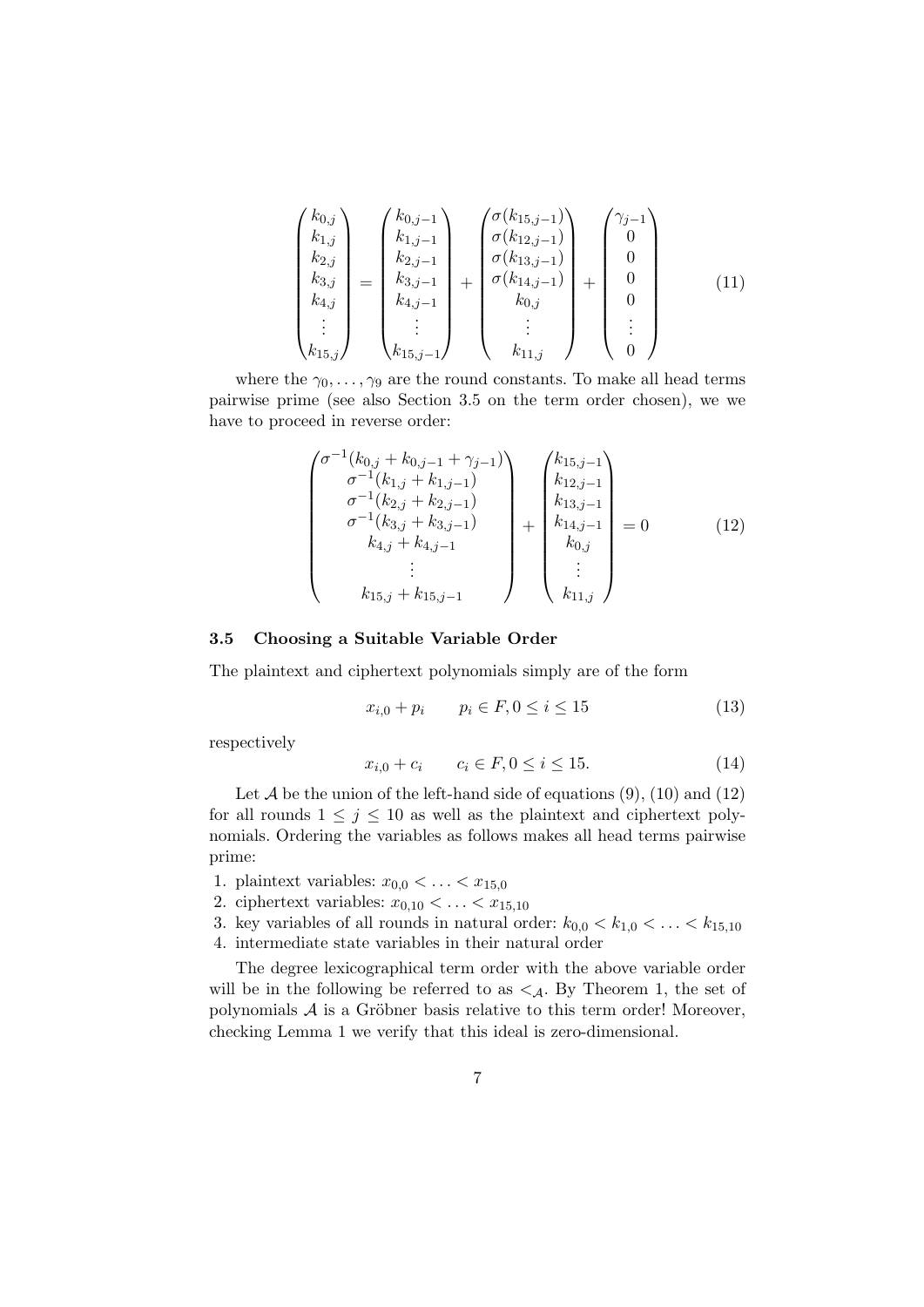### 4 Exploiting the Gröbner Basis

In the previous section we have shown how to obtain a zero-dimensional Gröbner basis  $\mathcal A$  for AES-128. In this section we explore the cryptanalytic impact of this finding. To this end, we investigate the complexity of a Gröbner basis conversion algorithm, find an invariant under the elimination of variables and explain why the naïve way of applying the ideal membership test does not work for guessing parts of the round key.

### 4.1 Complexity of Gröbner Basis Conversions

An obvious question is whether the Gröbner basis we have computed in the previous section can be efficiently converted to a different, more suitable order, i.e. a lexicographical order or an elimination order [1].

Two algorithms and variations of them are known for performing Gröbner basis conversions, the FGLM algorithm [12] and the Gröbner Walk [7]. While the FGLM algorithm as described in [12] only works for zero-dimensional ideals, the Gröbner Walk naturally also works for ideals of positive dimension. Since we have established that  $A$  is zerodimensional, we are in a position to use FGLM and give an estimate for its time complexity below.

An important characteristic of the ideal is the vector space dimension of the residue class ring obtained when factoring the polynomial ring R by the ideal  $I$ :

**Definition 3.** Let  $R := F[x_1, \ldots, x_n]$ . Then the *F*-space dimension of the ideal  $I \subset R$  shall be denoted by  $\dim(R/I)$ .

From Lemma 6.51 and Proposition 6.52 in [2] it is straightforward to deduce the following lemma:

**Lemma 2.** Let  $\leq$  be a term order on  $T(R)$  and G a Gröbner basis of I  $w.r.t. \leq r$  Then

$$
\dim(R/I) = \# \{ t \in \mathcal{T}(R) : s \nmid t \text{ for all } s \in HT(I) \}
$$

$$
= \# \{ t \in \mathcal{T}(R) : s \nmid t \text{ for all } s \in HT(G) \}
$$

Applying the lemma to a Gröbner basis with univariate head terms yields the following corollary:

**Corollary 1.** Let  $G = \{g_1, \ldots, g_n\}$  be a Gröbner basis for the ideal  $I \subset$  $F[x_1, \ldots, x_n]$  with head terms  $x_1^{d_1}, \ldots, x_n^{d_n}$ . Then  $\dim(R/I) = d_1 \cdots \cdots d_n$ .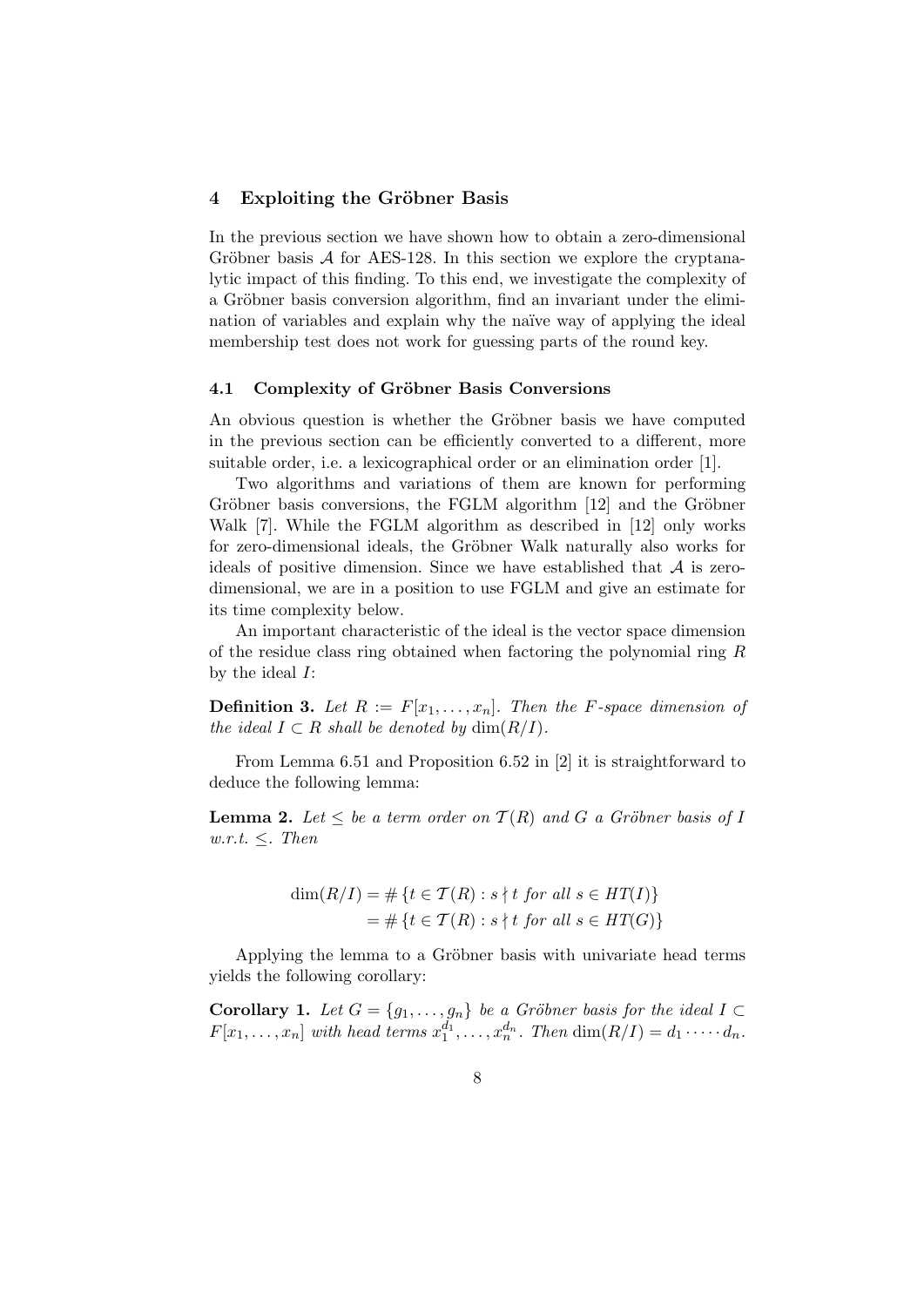This result is sufficient to give a bound on the complexity of the Gröbner basis conversion using FGLM. The following theorem is a slightly rephrased version of Theorem 5.1 in [12]:

**Theorem 2.** Let F be a finite field and  $R = F[x_1, \ldots, x_n]$ . Furthermore  $G_1 \subset R$  is the Gröbner basis relative to a term order  $\lt_1$  of an ideal I, and  $D = dim(R/I)$ . We can then convert  $G_1$  into a Gröbner basis  $G_2$ relative to a term order  $\langle 2 \text{ in } O(nD^3) \text{ field operations.}$ 

From Corollary 1 we conclude that the vector space dimension of the ideal generated by the Gröbner basis  $A$  is way too big for the FGLM algorithm be useful for cryptanalytic purposes in this case:

$$
dim(R/\mathcal{A}) = 254^{200} \approx 2^{1598} \tag{15}
$$

For the Gröbner Walk, the running time strongly depends on the source and the target term order. It is an open problem to give bounds on the time and space complexity for this algorithm. The only bounds known are local bounds, namely for adjacent term orders, due to Kalkbrener [14].

#### 4.2 Elimination of Variables

In this section we establish that the dimension of the vector space of the ideal remains invariant when eliminating certain variables. We first prove the following more general statement:

**Proposition 1.** Let I' be a zero-dimensional ideal of  $R' := F[x_1, \ldots, x_n]$ , *I* an ideal of  $R := R'[x_{n+1}]$  and  $I' = I \cap R'$ . Then  $\dim R/I = \dim R'/I'$ iff there exists a polynomial  $g \in R'$  such that  $x_{n+1} + g \in I$ .

*Proof.* W.l.o.g. we fix a lexicographical term ordering such that  $x_{n+1}$  is the greatest variable. Let  $RT(I)$  and  $RT(I')$  be defined as follows:

$$
RT(I) = \{t \in T(R) : s \nmid t \text{ for all } s \in HT(I)\}
$$
  

$$
RT(I') = \{t \in T(R') : s \nmid t \text{ for all } s \in HT(I')\} \subset RT(I)
$$

By Lemma 2,  $\dim_K(R/I) = \#RT(I)$  holds. Thus it is sufficient to prove that  $\#\mathrm{RT}(I) = \#\mathrm{RT}(I')$ . Since  $x_{n+1} \nmid t$  for  $t \in \mathcal{T}(R')$ , the equality  $RT(I) = RT(I')$  holds iff  $x_{n+1} \in HT(I)$ , i.e. exists a  $g \in R'$  for which  $x_{n+1} + g \in I$ .  $\Box$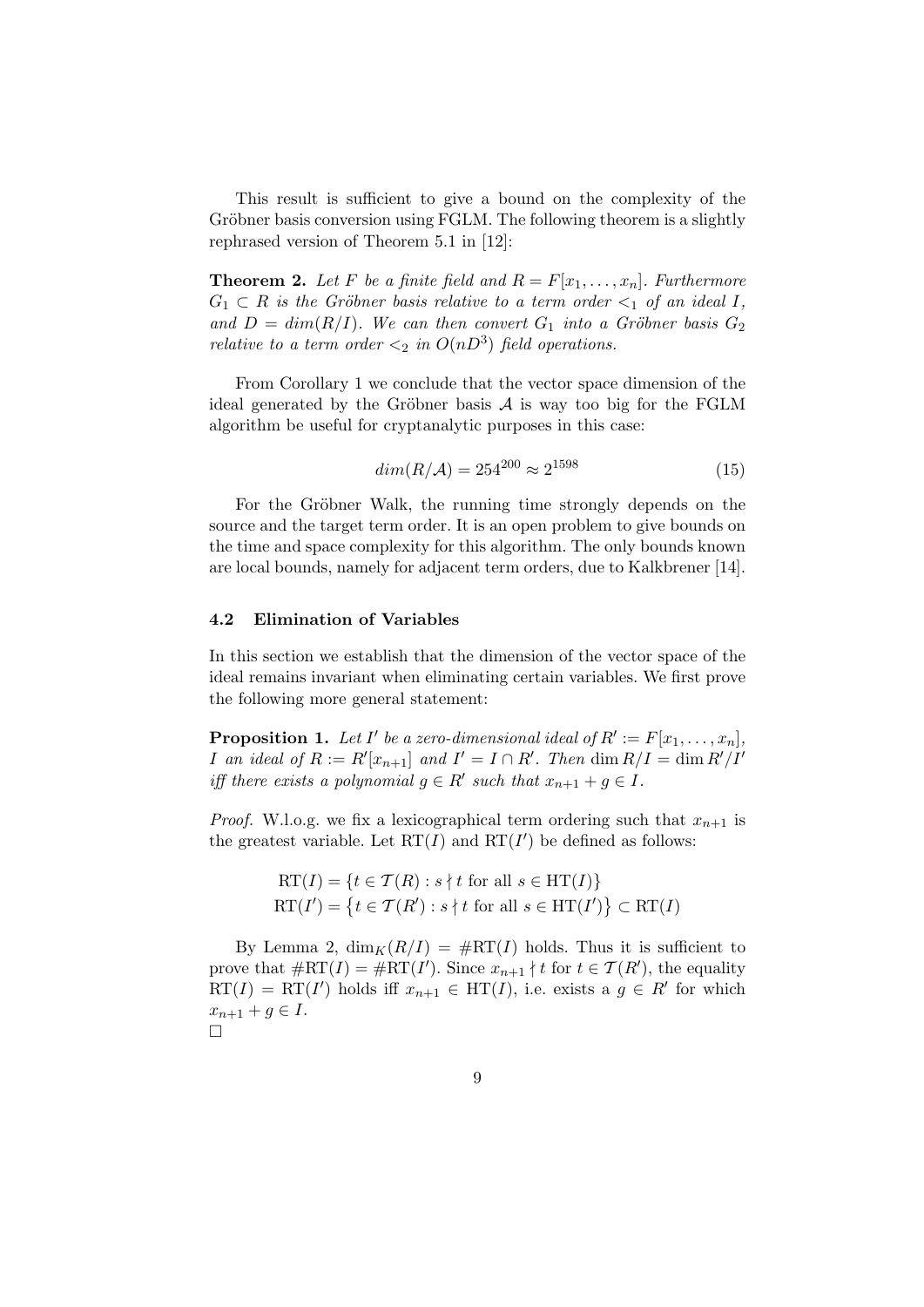**Corollary 2.** For the set of polynomials A the dimension  $\dim(R/I)$  is invariant under the elimination of all variables except the round key variables  $k_{i,0}$  with  $0 \leq i \leq 15$  and  $k_{i,j}$  with  $0 \leq i \leq 3, 1 \leq j \leq 9$ .

Proof. By induction using Proposition 1.

So even eliminating a significant amount of variables does not reduce the complexity of converting the Gröbner basis to a term order suitable for key recovery.

#### 4.3 Taking the Field Equations into Account

Let  $R = F[x_1, \ldots, x_n]$  be a polynomial ring over finite field  $F = GF(2^m)$ with  $q = 2^m$  elements. For every element  $\tau \in F$  the relation  $\tau^q = \tau$  holds; the equations

$$
x_i^q + x_i = 0 \tag{16}
$$

are commonly called *field equations*. The set of roots of each of these equations is the set of all elements of the field  $F$ . By adjoining the set of all field polynomials  $\mathcal{F}$  — the left-hand side of Equation 16 — to the set of polynomials  $A$ , we eliminate all points of the variety that only exist in the closure but not in the ground field. The resulting set does not form a Gröbner basis, however.

What we have to do is to compute the intersection of two varieties; this is usually achieved by computing the Gröbner basis of the sum of the corresponding ideals. We have a set of polynomials  $A$ , describing AES which is a Gröbner basis relative to the order  $\leq_{\mathcal{A}}$ , and a second set of polynomials  $F$ , which also forms a Gröbner basis relative to the same order. It is however unclear how to exploit the Gröbner basis property of the input.

#### 4.4 Testing Keys

Gröbner bases were invented to solve the ideal membership problem. So why are we not able to simply test whether a linear polynomial of the form

$$
k_i + C, \qquad C \in F \tag{17}
$$

— with C being a key variable guess — lies in the ideal? After all, this would allow us to determine the key piecementally by guessing each byte.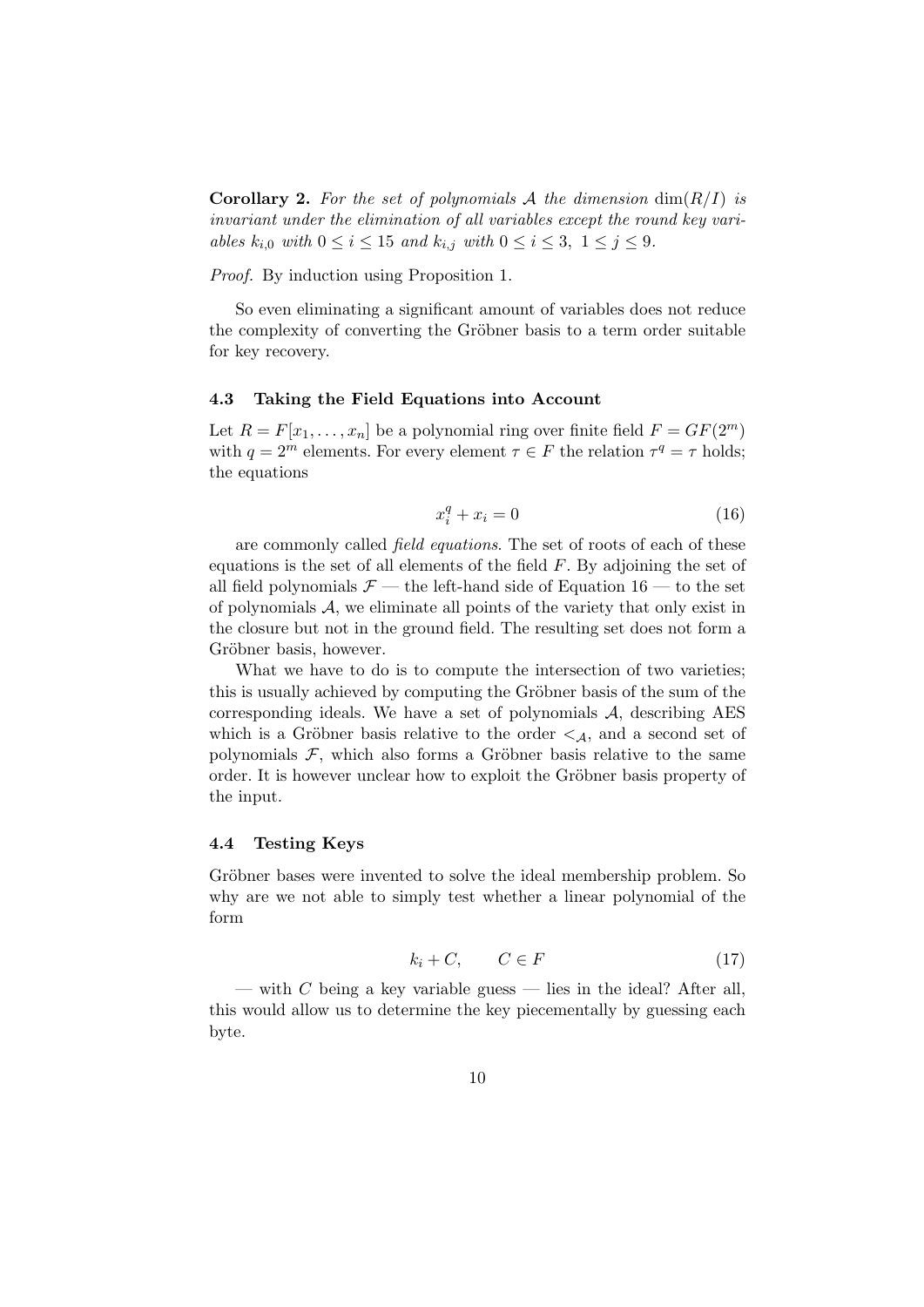Several problems present themselves here. First of all, the polynomial system has solutions over the closure of the ground field, which means that we have to test for a polynomial

$$
g = p \cdot \prod (k_i + C_j)^{t_j}, \quad t_j \in \mathbb{N}_0, \ C_j \in F
$$

instead, where the  $C_i$  denote candidate values for the key variable and  $p$  is a product of irreducible non-linear polynomials. Moreover the dimension of the ideal again plays an important role here: it is an upper bound on the number of solutions of the corresponding polynomial system in the closure of the field. Hence the degree of  $q$  is expected to be very large.

#### 5 Implications

As far as the authors are aware at the time of writing this paper, the existence of the above Gröbner basis has no security implications for AES. We conjecture that methods similar to the one presented in this paper can be used to produce total-degree Gröbner bases for many other iterated block ciphers – however we like to point out that because of the high algebraic structure of Rijndael, it makes for an excellent example.

# 6 Conclusion

We have demonstrated that by choosing a particular variable order, degree lexicographical Gröbner bases for AES-128 can be constructed without polynomial reductions. We have analyzed the implications of this finding and have shown that several obvious approaches do not translate into a successful cryptanalysis. It is an open problem whether the results contained in this paper can be leveraged into an attack.

## 7 Acknowledgments

The third author acknowledges several insightful discussions with Frederik Armknecht.

# References

1. David Bayer and Michael Stillman. On the complexity of computing syzygies. Journal of Symbolic Computation, 6(2/3):135–147, 1988.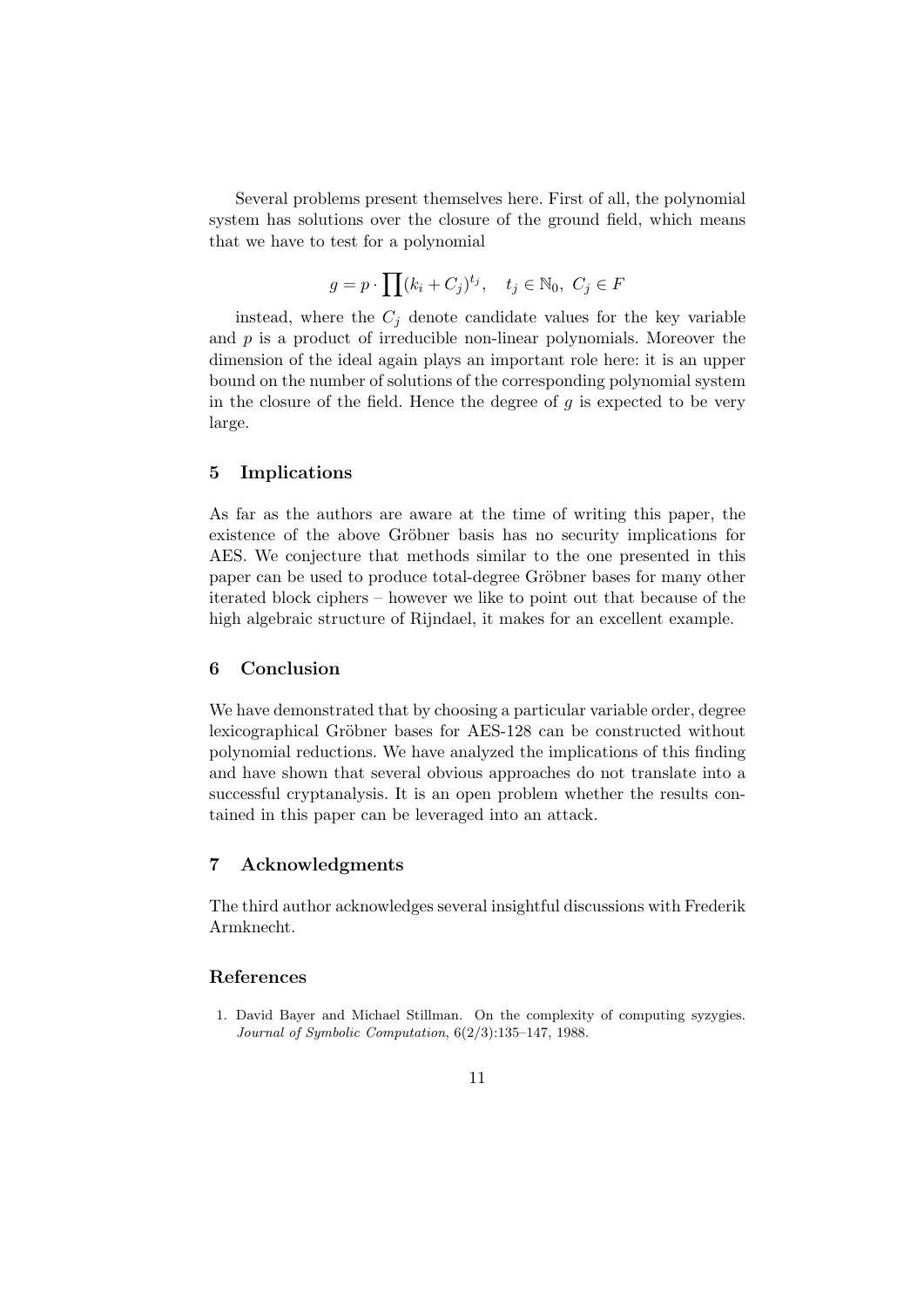- 2. Thomas Becker and Volker Weispfenning. Gröbner Bases A Computational Approach to Commutative Algebra. Springer-Verlag, 1991.
- 3. Bruno Buchberger. Ein Algorithmus zum Auffinden der Basiselemente des Restklassenringes nach einem nulldimensionalen Polynomideal. PhD thesis, University of Innsbruck, Austria, 1965.
- 4. Bruno Buchberger. A criterion for Detecting Unnecessary Reductions in the Construction of Groebner Bases. volume 72, pages 3–21, London, UK, 1979. Johannes Kepler University Linz, Springer, Berlin - Heidelberg - New York.
- 5. Johannes Buchmann, Andrei Pyshkin, and Ralf-Philipp Weinmann. Block Ciphers Sensitive to Gröbner Basis Attacks. In Topics in Cruptology - CT-RSA 2006, volume 3860 of Lecture Notes in Computer Science, pages 313–331. Springer, 2006.
- 6. Carlos Cid and Gaëtan Leurent. An analysis of the XSL Algorithm. In Roy Bimal, editor, Advances in Cryptology – ASIACRYPT 2005, volume 3788 of Lecture Notes in Computer Science, pages 333–345. Springer, 2005.
- 7. Stéphane Collart, Michael Kalkbrener, and Daniel Mall. Converting Bases with the Gröbner Walk. Journal of Symbolic Computation,  $24(3/4)$ :465-469, 1997.
- 8. Nicolas Courtois and Josef Pieprzyk. Cryptanalysis of Block Ciphers with Overdefined Systems of Equations. In Yuliang Zheng, editor, Advances in Cryptology – ASIACRYPT 2002, volume 2501 of Lecture Notes in Computer Science, pages 267–287. Springer, 2002.
- 9. David A. Cox, John B. Little, and Don O'Shea. Ideals, Varieties, and Algorithms. Springer-Verlag, NY, 2nd edition, 1996. 536 pages.
- 10. Jean-Charles Faugère. A New Efficient Algorithm for Computing Gröbner bases (F4). Journal of Pure and Applied Algebra, 139(1-3):61–88, June 1999.
- 11. Jean-Charles Faugère. A new efficient algorithm for computing Gröbner bases without reduction to zero  $(F_5)$ . In Symbolic and Algebraic Computation – ISSAC 2002, pages 75–83. ACM, 2002.
- 12. Jean-Charles Faugère, P. Gianni, Daniel Lazard, and Teo Mora. Efficient Computation of Zero-Dimensional Gröbner Bases by Change of Ordering. Journal of Symbolic Computation, 16(4):329–344, 1993.
- 13. Niels Ferguson, Richard Schroeppel, and Doug Whiting. A Simple Algebraic Representation of Rijndael. In Serge Vaudenay and Amr M. Youssef, editors, Selected Areas in Cryptography, volume 2259 of Lecture Notes in Computer Science, pages 103–111. Springer, 2001.
- 14. Michael Kalkbrener. On the Complexity of Gröbner Bases Conversion. Journal of Symbolic Computation, 28(1-2):265–273, 1999.
- 15. Sean Murphy and Matt Robshaw. Further Comments on the Structure of Rijndael. AES Comment to NIST, August 2000.
- 16. Sean Murphy and Matthew J.B. Robshaw. Essential Algebraic Structure within the AES. In Moti Yung, editor, Advances in Cryptology – CRYPTO 2002, volume 2442 of Lecture Notes in Computer Science, pages 1–16. Springer, 2002.
- 17. National Institute of Standards and Technology. FIPS-197: Advanced Encryption Standard, November 2001. Available at http://csrc.nist.gov/publications/fips/.